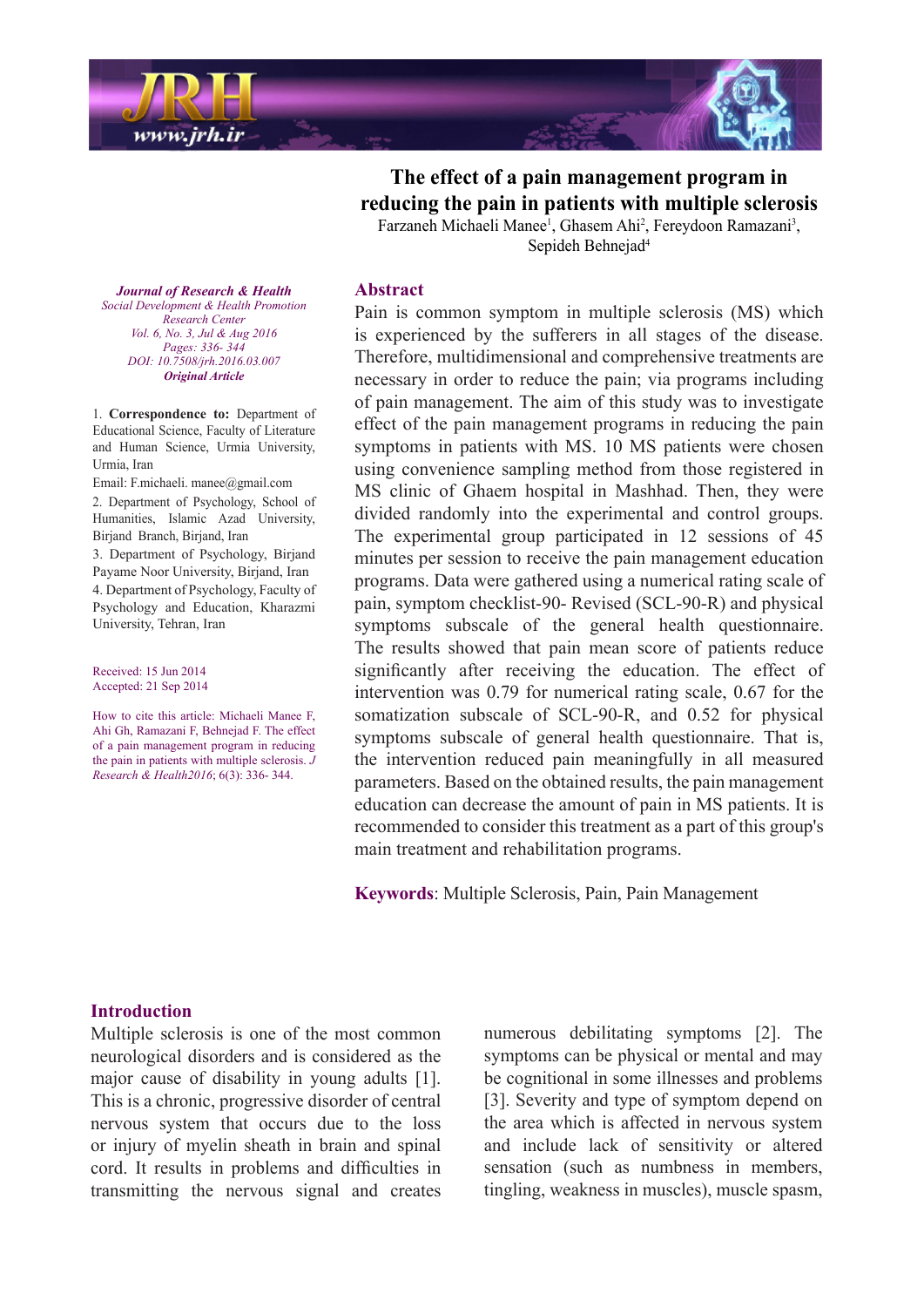difficulty in movement and balance, difficulty in speaking, vision problems (such as double vision, blurred vision nystagmus) severe fatigue, cognitive impairment, mood instability, and depression [4].

Pain is one of the most common symptoms of this disease and is considered as one of the most important and influential factors affecting the patients' quality of life and psychological health  $[5,6]$ . Several studies have reported different prevalence rates for this symptom. O'Conner and colleagues [7] have reported the rate of 26 to 86 percent. However, Solaro and the colleagues found out that over 75% of the patients with MS experience pain and this symptom may exist in all stages of the disease. In another study, the results showed that more than 86% of the patients suffer pain [8,9]. The difference between the rates of pain prevalence in these patients is due to the diversity of definitions and the applied methods [7]. Physical pain reported by patients is often debilitating, widespread, and chronic and also depends on the area affected in nervous system [10]. Some researchers [7] believe that the patients experience 4 kinds of pain: central neuropathic continuous pain, central neuropathic intermittent pain, musculoskeletal pain, and mixed neuropathic and non-neuropathic pain. Sullivan and his colleagues found out that  $5.27-58\%$  of patients experience the central neuropathic pain among which headache and pains related to inflammation of optic nerve are so popular  $[10]$ . However, they may experience some other types of pain, even the ones with a psychological origin (with no physical causes  $[7]$ .

Etiology of pain in MS patients suggests that their pain may be caused by inflammation, neuropathic pain associated with damage in Central Nervous System (CNS), spasticity pain, spasm and cramps in muscle, and muscle pain [11]. The pain can influence the patients' quality of life, social interactions, appropriate use of leisure time, social activities, taking the responsibilities in family, career and educational life and the psychological health, by interfering in person's mental and emotional functioning [5,12]. Warnell and colleagues'  $[13]$  study suggested that among the MS patients who report pain, 40% have severe difficulty in working,  $34\%$  in communicating with the others, and  $44\%$  in sleeping.

Since it is a recurring, debilitating, and progressive disease, conducting programs adhered to medical treatments and symptom management, seems necessary for improving the quality of life in MS patient. Pain care program for the MS patients that can be management program is a part of the selfeffective in improving their quality of life and overall well-being  $[14]$ . The program combines learning about psychology of pain, health function and self-management of pain related problems, guided practice on underlying goals and moving towards them, identifying and changing the inappropriate beliefs and ways of thinking, relaxation therapy, and changing the habits which reinforce disability  $[15]$ . The aim of the program is to empower and prepare the patients in order to manage their health and self-care. Managing and controlling the annoying chronic situations by those who are directly living in the circumstances, is the latter approach's main idea. In other words, since a better management leads to a better control over the symptoms and improvement in the management is to help life, the main purpose quality of life, the main purpose of pain selfof pain self-management is to help themselves [16]. Studies based on the cognitive-<br>behavioral principles, have shown the effect of Studies based on the cognitivepain management programs in improving the experience of pain, mood, coping strategies, negative attitudes towards pain, and the activity level  $[17,18]$ . Rehabilitation programs such as vocational rehabilitation and physical intervention can be also considered effective in treatment of pain  $[18]$ . Some of the studies have suggested that pain management program can reduce the disability and psychological distress dramatically and improve the physical performance indicator as well [17,19]. Furthermore, barlow and colleagues management in improving health condition and [20] reported the effect of MS patients' selfreducing depression. Thomas and colleagues'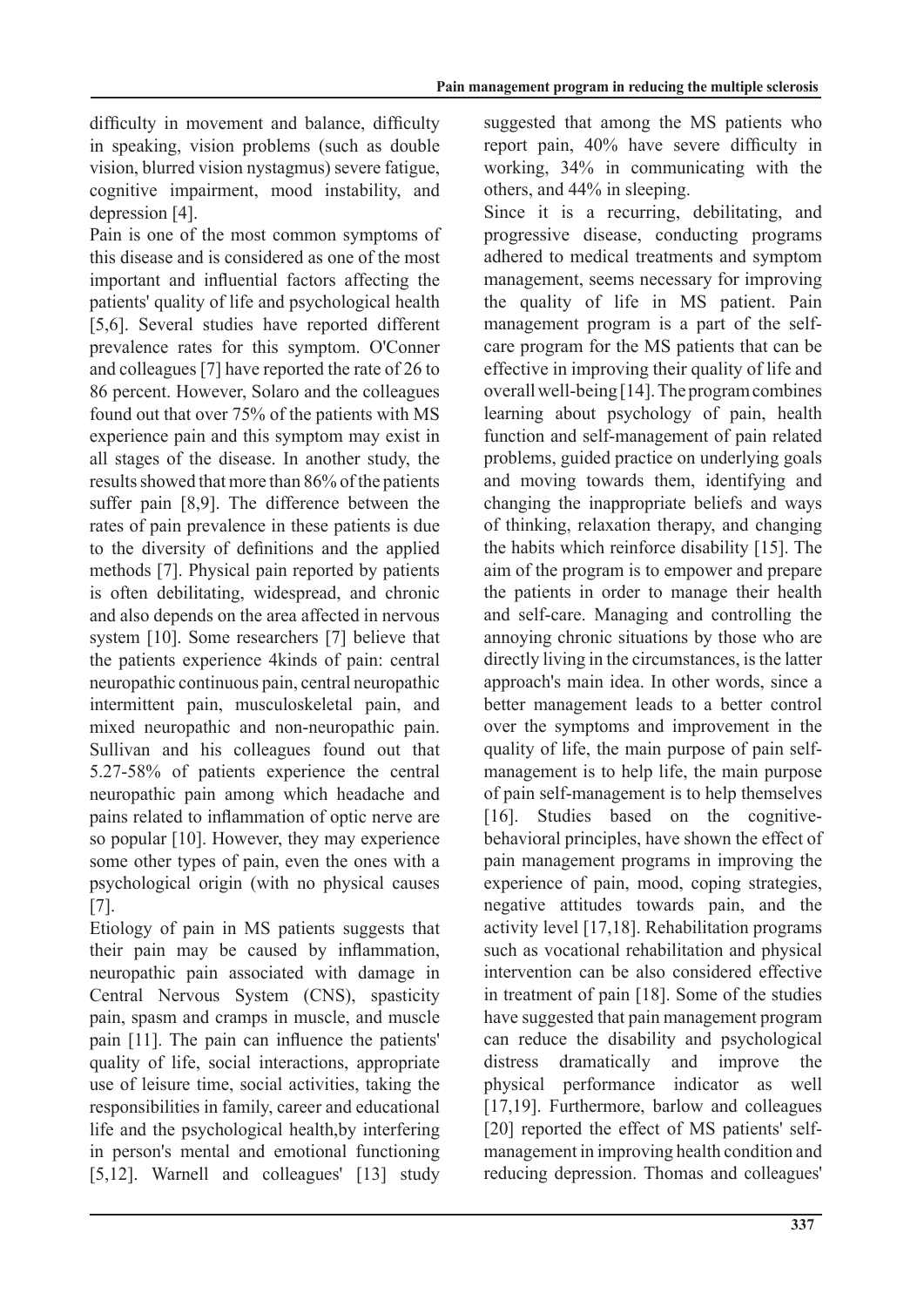behavioral based approach in increasing the findings confirm the effect of this cognitivereceived self-efficacy in fatigue management  $[21]$ . In another research, Bombardier and colleagues investigated the efficacy of telephone counseling with a focus on distress and fatigue management, exercise, providing social and communicative support, decreasing anxiety and using drugs on mental health and reducing the fatigue in MS patients. The findings indicated a rise in effect of activities in improving their health, mental health, and distress management [22]. In this regard, Finlayson and colleagues also found out that fatigue management training can help the patient in managing the debilitating symptoms  $[23]$ .

Although most pain treatments have focused on medication and have been done by physicians, the high costs of medication, medications' side effects such as drowsiness, mood changes, hypotension, dry feeling in mouth, insomnia, mental-physical irritability, drug dependence, and drug abuse have been always considered as problems by patients, their families and professionals. In addition, experts believe that we need all specialists in various fields such as psychology, medicine, and therapy together to implement and perform a comprehensive and multidimensional program for reducing the chronic pains  $[10,24]$ . Recently, the necessity of multidisciplinary interventions including psychological based interventions along with medication, have been proven in decreasing the sufficiency [4]. In a clinical trial, Beykmoradi pain, increasing the patients' efficiency and selfand colleagues  $[25]$  studied the effect of progressive muscle relaxation in reducing the pain in women with MS. The findings showed this method decreases the patients' pain. In another research, Nadimi and colleagues [26] showed that Cognitive Behavioral Therapy (CBT) and Dialectical Behavior Therapy (DBT) group therapy can lead to a decrease in MS patients' depression.

Since pain treatment is also important for other therapists and can be only possible through collaboration between different groups, the aim of this study was to evaluate the effect of pain management program in collaboration with the experts from various fields, such as psychology, physiotherapy, and medicine on reducing pain symptoms in MS patients. No similar study has been reported in Iran yet, so the results, if confirmed, would be a great value to all experts who are engaging in MS treatment and rehabilitation to reduce the patients' pain and improve their quality of .life

# **Method**

The quasi experimental study was an applied research with pre and post test employing a group as control. The population consisted of all MS patients in Mashhad, 2013. In order to constitute the statistical sample, all the patients diagnosed by MS and registered for treatment in MS clinic of Mashhad Ghaem hospital were interviewed and invited to take part in the project by explaining the research purposes to them. Totally, 16 patients accepted to participate in the study. They were asked then to attend the Alami counseling and psychological service center to fill in the questionnaire and give more information. When all the participants were present, the aims of the research were explained again. Then, the researcher asked them to respond the Jensen and colleagues' pain numerical rating scale [26], Symptom Checklist-90-Revised  $(SCL-90-R)$ , and physical symptoms subscale of the General Health Questionnaire (GHQ)  $pre-test$ ). In the next step, the participant were divided randomly into tow experimental and control groups. The participants in both groups were homogeneous in terms of age and the MS outset. The experimental group was exposed to pain management intervention performed by a psychologist, a physician, and a physiotherapist, attending  $12$  sessions of  $45$ minutes  $(3$  sessions per week). After the trial period, both groups' participants were asked to fill in the questionnaires (post-test). It seems necessary to mention that 3 participants in the experimental group (with total number of 8 members) did not continue the project to the end. So, 3 questionnaires of the control group were accidentally omitted in order to achieve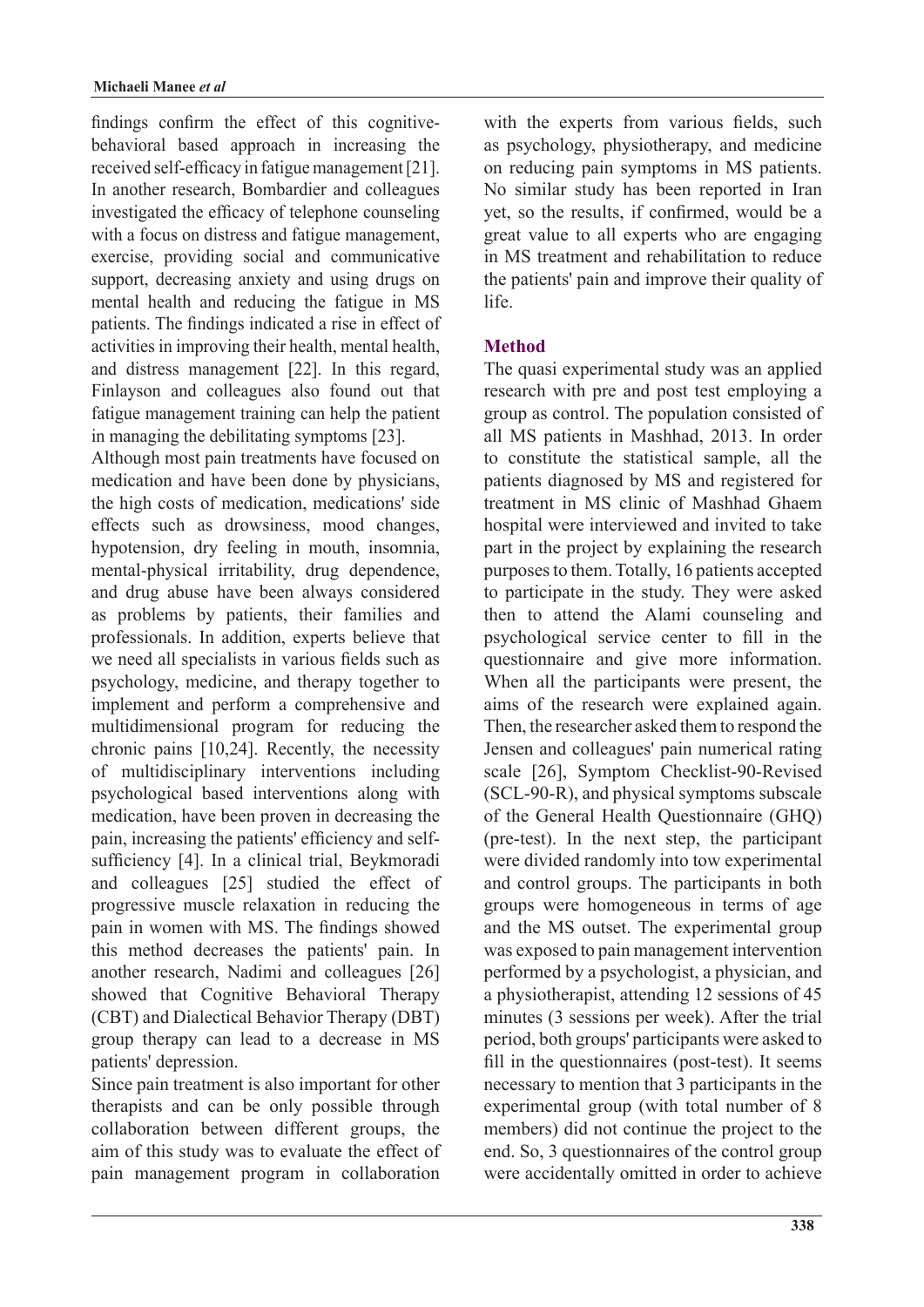a more harmonious outcome. The final analysis was performed by 10 participants.

The dependent variable, pain, was measured using following tests:

The pain numerical rating scale developed by Jensen and colleagues [26]. In this scale the patients are asked to grade their pain intensity on a numeric value (zero to  $10$ ). Zero shows no pain is experienced and 10 means the highest possible degree of pain. The results have indicated the scale's appropriate reliability and validity in pain assessment, especially the pain in difficult and chronic illnesses such as MS and cancer. There is a high correlation between this scale and other pain related measures  $[27]$ . *Symptom Checklist-90-Revised (SCL-90-R):* the test consists of 90 questions measuring the 9 dimensions of somatization, obsessive-<br>compulsive, interpersonal sensitivity, depression, anxiety, aggression, phobia, paranoid thoughts, and psychosis. In order to measure the patients' complains of recurring headaches, muscle aches, pain in heart or chest zone, and the pain in the back, the somatization subscale was used in the study. Every item is graded on a scale of 5, from zero to 4. The validity and the reliability of this questionnaire have been confirmed previously [28].

 $GHQ-28$  is a famous test in measuring the general health and contains four subscales: physical symptoms, anxiety, depression, and social malfunction. In this study, the physical symptoms subscale which measures 7items such as patients' headaches, weakness, lassitude, and fatigue was used. Every item is graded on a scale of 4, from zero to 3. The validity and the reliability of this questionnaire have been confirmed in several studies  $[e.g. 29,30]$ . **Intervention** 

There were 5 members in the experimental group who received 12 pain management group training sessions after performing the pre-test. Meanwhile, the ones in control group did not receive any intervention. Since pain management is so widespread, training sessions were conducted by a team which included a psychologist, a physician, and a physiotherapist. A mixture of medication and psychological treatments was considered, too. Techniques used during the therapy sessions included cognitive-behavioral strategies, physical interventions, and training coping strategies. Cognitive-behavioral strategies  $\alpha$  contain training (discussing the medical/ mental/social implications of pain, about the disease and providing social support, seeking information about pain and problem solving), skill training, cognitive-behavioral practices (setting behavioral goals, cognitive pattern of pain, the introduction of gate control theory of pain, biofeedback/heat feedback training, mental imagery, identifying and dealing with automatic thoughts) and generalizing and maintaining the strategies learned. Physical intervention included massage skills, physiotherapy and simple postural/stretching physical exercises for 10 to 20 minutes and teaching the coping strategies such as relaxation therapy, distraction from pain and assuring themselves about the pain's end. In medical interventions the management of commitment to take to prescribed drugs, issues related to drug tolerance, drug withdrawal, drug dependency, drug abuse, and drugs' side effects were instructed. The intervention program, based on pain management, was taken from the "recommended guidelines for pain management programs for adults". prepared by the British Pain Society  $[15]$ . Data analysis was performed using covariance test SPSS-16 Software

# **Results**

The participants were 6 women and 4 men in range of 25-30. The mean age of participants was  $41.33$  (SD of 14.5) in experimental group and  $93.33$  (SD of  $34.5$ ) in control group.

The statistical assumptions' evaluation of the a mount of reported pain in a numerical pain rating scale showed that the prerequisite for the equality of variances (using Levene's test) and the similarity of the regression line slope were the same for both control and experimental groups (the interaction between the experimental condition and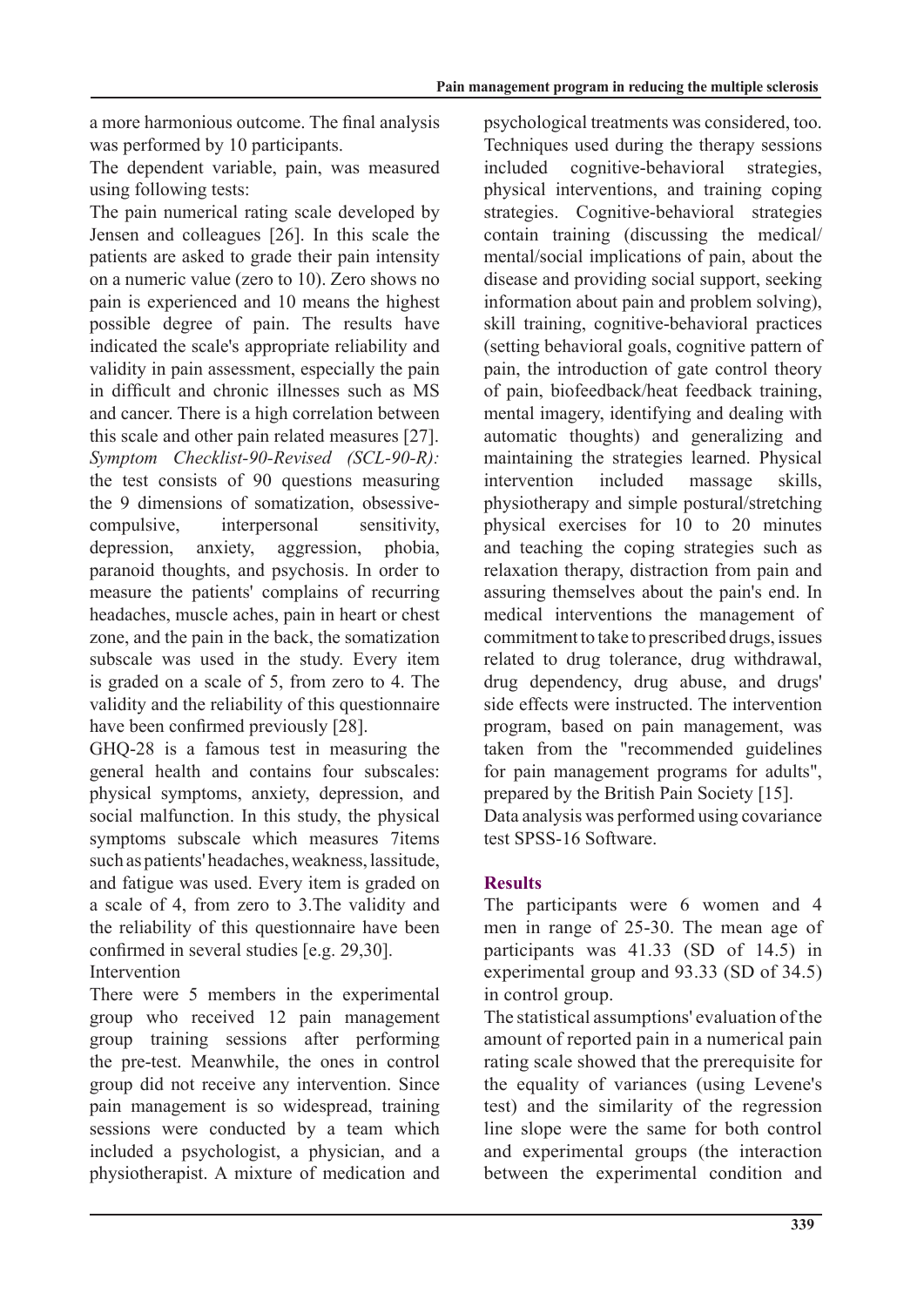the control variable is not meaningful) and hence, using covariance analysis was permitted ( $p > 0.05$ ).

The results of analysis of covariance  $(ANCOVA)$  for the pain numerical rating scale are presented in Table 1.

| <b>Table1</b> Summary of ANCOVA to determine the effect of pain management in reducing the patients' pain<br>symptoms by controlling the pain variable in pretest (pain numerical rating scale) |    |    |         |  |
|-------------------------------------------------------------------------------------------------------------------------------------------------------------------------------------------------|----|----|---------|--|
| Sources of Variations                                                                                                                                                                           | SS | МS | p-value |  |

| Sources of Variations  | SS    | df | MS    |       | p-value | $\mathsf{D}^2$ |
|------------------------|-------|----|-------|-------|---------|----------------|
| Pre-test's Pain Scores | 0.024 |    | 0.024 | 0.02  | 0.88    | 0.03           |
| Main Effect (training) | 31.29 |    | 31.29 | 27.46 | 0.001   | 0.79           |
| Remained Error         | 797   |    | 113   |       |         |                |

ANCOVA results showed that by eliminating the effect of pain scores as the main control variable in pre-test, the influence of the major training variable on pain scores in pain numerical rating scale of post-test is meaningful. In other words, the results indicated that regarding participants' membership (experimental-<br>control) the observed difference between the (experimentalparticipants' mean scores of pain is meaningful at post-test with 99% confidence  $(p>0.01)$ . The intervention efficacy was 0.79. The results of statistical pre assumptions for the amount of reported pain in SCL-90-R's condition of equality of variances and the somatization subscale showed that the presimilarity of regression line slope is the same for both control and experimental groups and hence, using covariance analysis is permitted  $(p<0.01)$ . The results of covariance analysis (ANCOVA) to determine the effect of pain management in reducing the pain symptoms in SCL-90-R's somatization subscale are presented in 2. Table

Table2 Summary of ANCOVA to determine the effect of pain management in reducing the pain symptoms by *controlling the pain variable in pre-test (SCL-90-R's somatization subscale)* 

| Sources of Variations  | SS     | df | МS     |       | p-value | $\mathbb{D}^2$ |
|------------------------|--------|----|--------|-------|---------|----------------|
| Pre-test's Pain Scores | 53.21  |    | 53.21  | 2.30  | 0.17    | 0.24           |
| Main Effect (training) | 342.16 |    | 342.16 | 14.82 | 0.006   | 0.67           |
| Remained Error         | 161.59 |    | 23.08  |       |         |                |

The ANCOVA results showed that by eliminating the effect of pain scores in pre-test as the primary control variable, the main effect of training is meaningful in the SCL-90-R's somatization subscale of pain scores in post-test. That is to say regarding participants membership (experimental-control) the observed difference between the participants' mean scores of pain is meaningful at post-test with 99% confidence  $(p>0.01)$ . The intervention efficacy was 0.67. The results of the statistical pre assumptions

for the amount of reported pain in GHQ's condition of equality of variances and the physical pain subscale showed that the presimilarity of regression line slope is the same for both control and experimental groups and hence, using covariance analysis is permitted  $(p<0.01)$ . The results of covariance analysis  $(ANCOVA)$  to determine the effect of pain management in reducing the pain symptoms in GHQ's physical pain subscale are presented in Table 3.

**Table3** Summary of ANCOVA to determine the effect of pain management in reducing the pain symptoms by *controlling the pain variable in pre-test (GHQ's physical pain subscale)* 

| Sources of Variations  | <b>SS</b> | df | MS    |      | p-value | $\mathsf{D}^2$ |
|------------------------|-----------|----|-------|------|---------|----------------|
| Pre-test's Pain Scores | 5.95      |    | 5.95  | 1.67 | 0.23    | 0.19           |
| Main Effect (training) | 27.54     |    | 27.54 | 7.67 | 0.02    | 0.52           |
| Remained Error         | 24.48     |    | 3.54  |      |         |                |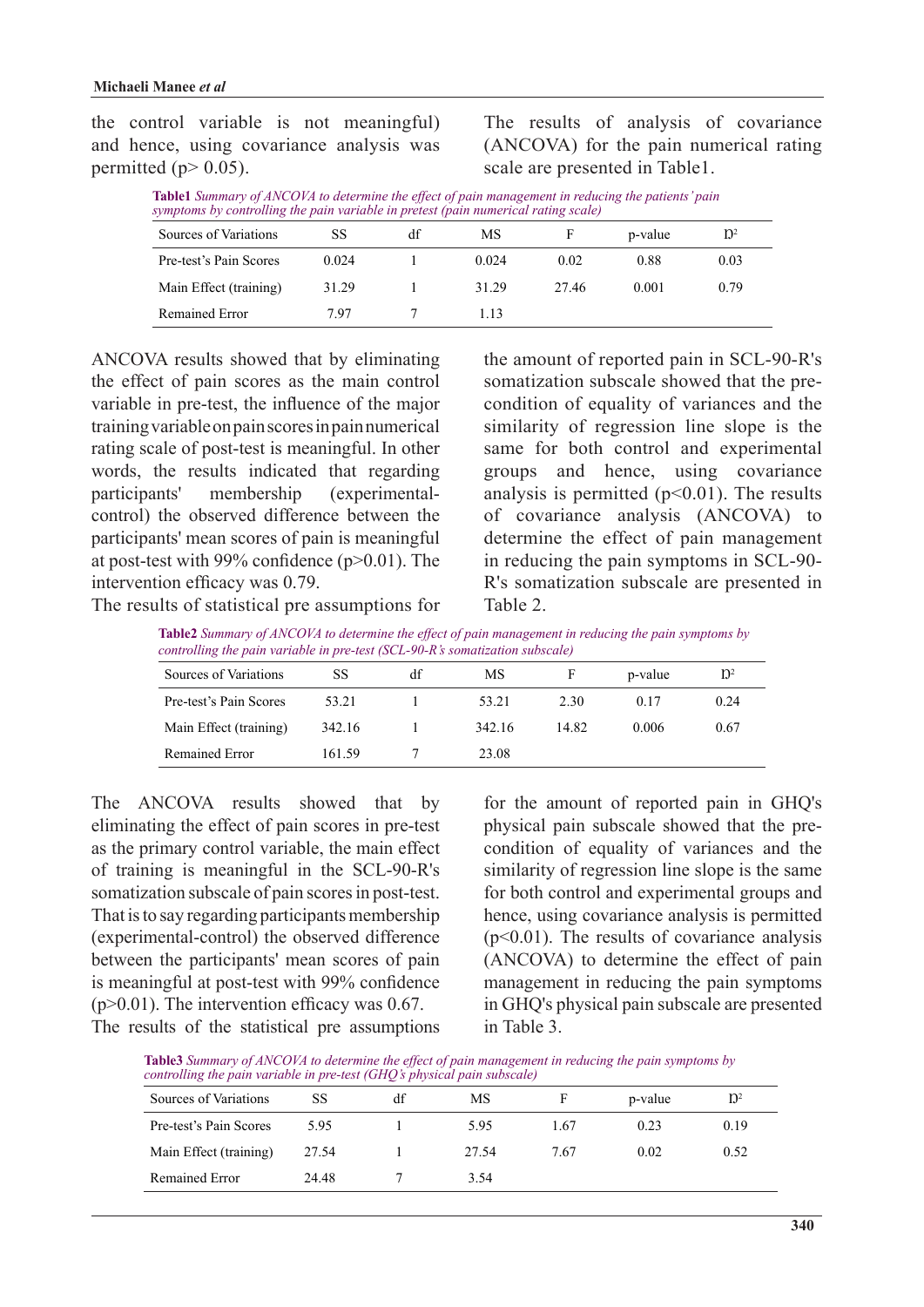The ANCOVA results showed that, by test as the primary control variable, the main eliminating the effect of pain scores in preeffect of training is meaningful in the GHQ's test. That is to say regarding participants' physical pain subscale of pain scores in postmembership (experimental-control) the observed difference between the particinants' test with  $99\%$  confidence ( $p > 0.01$ ). The mean scores of pain is meaningful at postintervention effect was 0.52. Put differently, the intervention was able to relieve the pain symptoms in MS patients.

# **Discussion**

The aim of study was to evaluate the effect of a comprehensive pain management program in reducing pain in patients with MS. The obtained results showed the effect of intervention on reducing pain symptoms in patients with MS in experimental group compared with the control group. In other words, the program could significantly relieve somatization, pain symptoms, and the reported pain in numerical rating scale in experimental group. This finding was consistent with the studies of Barlow et all  $[16]$ . Barlow et all  $[20]$ , Finlayson et all [23]. Sullivan et all [10] which showed that a comprehensive and multi-dimensional pain management intervention program can be helpful in reducing pain in MS patients. These researchers found out that comprehensive pain management programs can effectively help the patients managing their symptoms and improving the quality of life and health due to their holistic approach and paying attention to individual's both psychological needs and physical problems simultaneously.

Managing the symptoms is one of the most important aspects of pain management program which includes clinical assessments and identifying patients' needs, expectations, and perceptions [31]. Therefore the management includes the need to control the symptoms in order to avoid repetition, the patient's perception of the disease, modifying perceptions and expectations, the patient's ability to accept treatment and committing to treatment program. Many cognitive errors such as catastrophizing, sense of lack of control over pain, and insufficiency in controlling pain are the results of negative automatic thoughts. Studies show that pain management training can improve patients' inadequate knowledge and inappropriate attitudes and is able to reduce their pain to some extent  $[27,32]$ .

Although lots of symptoms can be relieved by medication, training lets patients cope with symptoms, provide them with satisfaction and safety, improve drugs' efficacy, help them to have better treatment choices, and adjust their expectations [33]. Psychological management which consists of the items of cognitive/behavioral therapies, adjusting unfavorable thoughts, problem solving, planning, stress management, communication, coping strategies, relaxation therapy, and distraction techniques, can be considered effective in treating anxiety, depression, and post traumatic stress disorder in which, the patients' perception of pain is affected $[25]$ . Many psychological treatments help the patients to identify their irrational and dysfunctional thoughts which are the symptoms' triggers and substitute them for more correct thoughts. Many studies have confirmed the effect of cognitive restructuring techniques in improving the MS patients' attention deficit, communicational skills and memory deficits  $[21,26]$ .

Cognitive restructuring techniques help patients identify their negative dysfunctional thoughts about pain, challenge them, and replace them with positive thoughts [34]. Evaluating the patients with chronic pain by using the cognitive/behavioral treatments for managing pain, became vivid that encouraging the patient's belief about his/ her negative and illogical thoughts about pain, is associated with pain relief, physical disability reduction, and depression [33].

Studies show that active coping strategies such as attempting to undertake tasks despite pain, and not paying attention to pain have corresponding results. Accordingly, guiding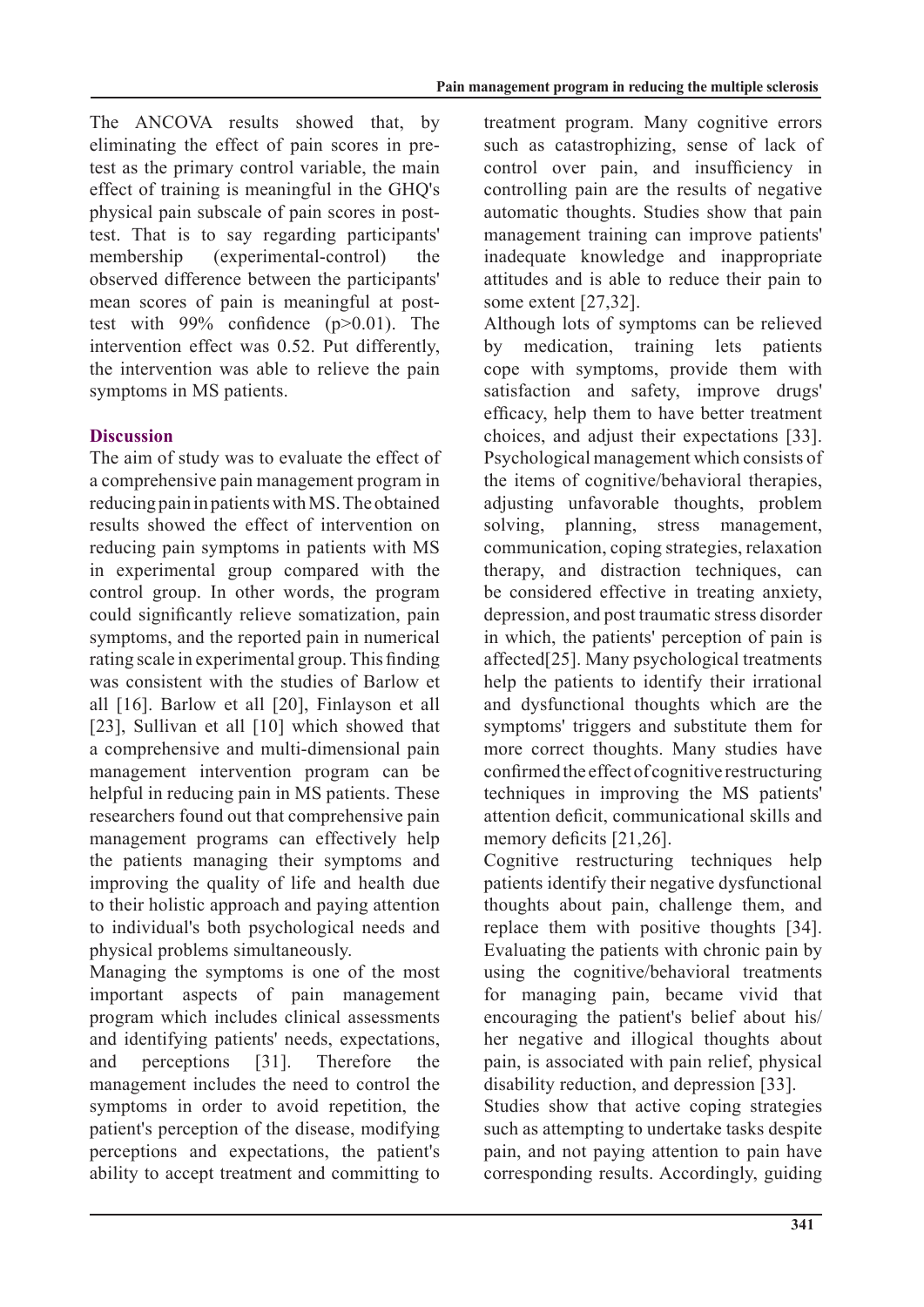the patients in using the coping strategies would result in reducing pain severity and increasing tolerance. Relaxation therapy, which is the most functional cognitive behavioral coping Skills can reduce cramps and tension in muscles. Researches indicate that relaxation therapy decreases anxiety and muscle tension, increases self-control, and allows the person to experience vitality and revitalization  $[18, 29]$ . Through training, patients would learn how to control stress and severe cramps in some certain muscles which play crucial roles in pain [32].

Stress management training is another coping strategy which is applied for breaking the pain-stress cycle. When there is some pain, the person experiences more stress in his usual daily life and physical reactions to stress can exacerbate pain. Evaluating the effect of stress and pain management by using self-training techniques shows significant improvement in MS patients' quality of life (evaluating pain, stress, and stress perception [33].

It is also reported that, comparing the control group and teaching self-exercise at home are effective in improving the MS patients' quality of life and relieving pain [34]. Bassak-Nejad behavioral stress management training on MS et al [35] studied the effect of cognitivepatients' chronic fatigue. Findings showed the effect of this method for fatigue improvement. In this regard, Khezri-Moghadam et al [36] also demonstrated that Mindfulness-based stress reduction method can relieve depression and anxiety in this group of patients.

Rehabilitation reduces the disabilities resulted from neurological deficit and the risk of relapse and increases patient's function maintenance [37]. Physiotherapy, which includes physical activities, can stimulate the brain's sensory pathways and leads to distraction from pain and improvement of physical well-being [38]. Mathiowetz et al reported the effect of the activity-based interventions (maintaining energy) for reducing fatigue, increasing efficiency, and improving the quality of life in MS patients [39]. Hayden et al also reported the effect of pain management physiotherapy item in reducing pain [40].

# **Conclusion**

Taken as a whole, the results of present study indicate the effect of pain management program in reducing MS patients' pain symptoms. It seems that in patients who suffer severe illness accompanied with serious psychological or physical deficit, an effective treatment requires attention to physical and psychological aspects of pain and the factors affecting them Achieving this goal needs involvement and engagement of specialists of various fields. It would be possible through comprehensive and integrated programs such as pain management. Therefore, the present program can be used as a supplement to medication and can be considered as a part of MS patients' rehabilitation and empowerment program. However, further studies are needed to evaluate the efficacy of this intervention in other populations of MS patient. Future studies should be conducted on larger samples, more control groups, and follow-up sessions. In addition, the use of instruments with more psychological and physiological factors and investigating the role of mediator factors in pain perception seems necessary. Small size of sample, lack of consideration of gender and follow-up duration can be mentioned as the limitations of present study.

### **Acknowledgments**

Hereby, we would like to express our very great appreciation to all who participated in this research, the ones who accompanied them and dear staffs of Mashhad Ghaem .clinic

### **Contribution**

Study design: GA, FMM Data collection and analysis: GA, FR Manuscript preparation: FMM, SB

### **Conflict of Interest**

"The authors declare that they have no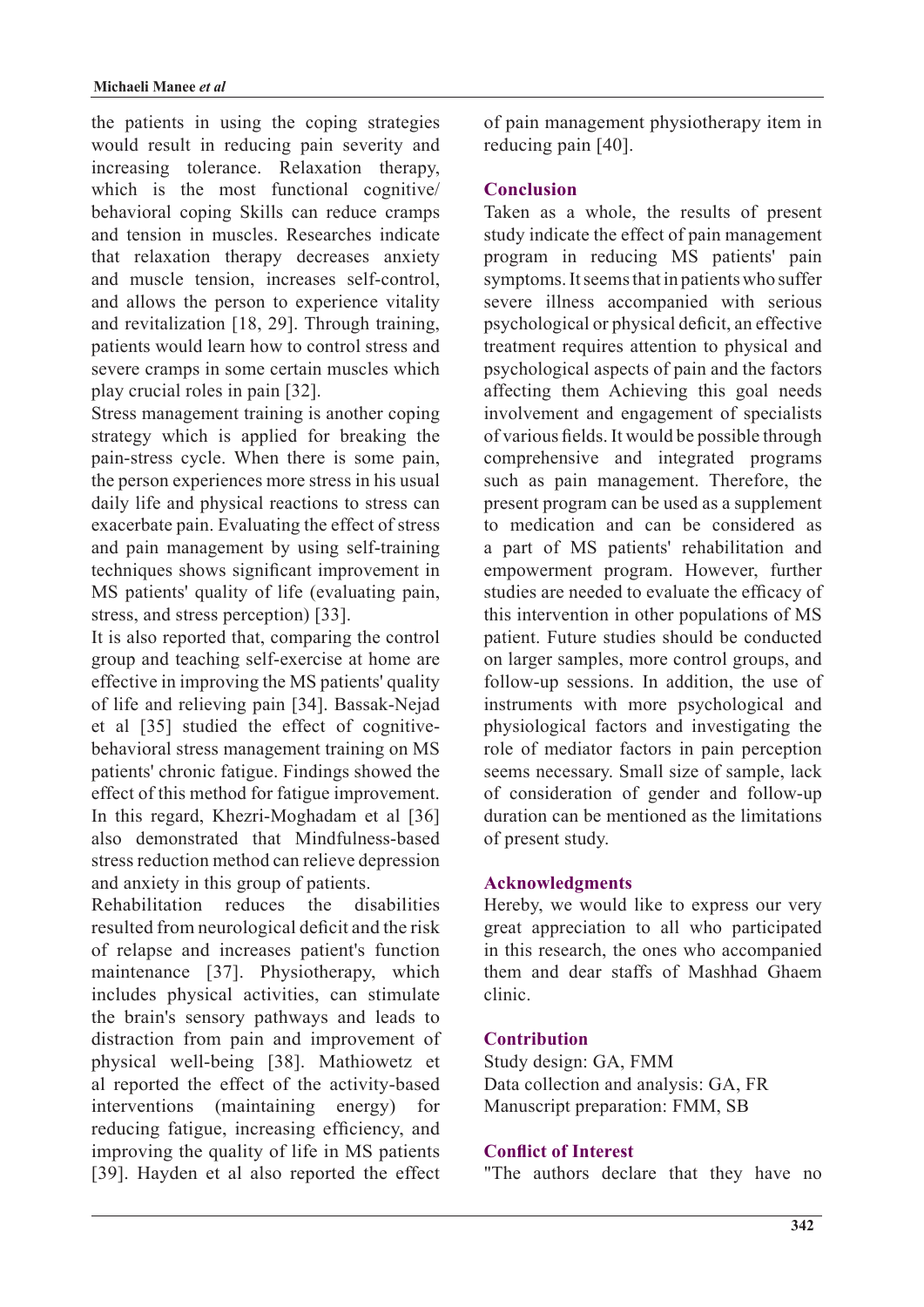conflicts of profits."

# **Funding**

The author (s) received no financial support for the research, authorship and/or publication of this article.

# **References**

1- Noseworthy JH, Lucchinetti C, Rodriguez M, Weinshenker BG. Multiple sclerosis. N Engl J Med 2000; 343(13): 938-52.

2- Lublin FD, Miller AE. Multiple sclerosis and other inflammatory demyelinating diseases of the central nervous system. In: Bradley WG, eds. Neurology in Clinical Practice. Philadelphia, PA: Butterworth Heinemann Elsevier; 2008. PP: 1583-613.

3- Murray ED, Buttner EA, Price BH. Depression and psychosis in neurological practice. In Daroff R, Fenichel G. Jankovic J. Mazziotta J. Bradley's neurology in clinical practice. (6th ed). Philadelphia, PA: Elsevier/ Saunders; 2012. PP: 92-117.

4- Compston A, Coles A. Multiple sclerosis. *Lancet* 2002; 359 (9313): 1221-31.

5- Kalia LV, O'Connor PW. Severity of chronic pain and its relationship to quality of life in multiple sclerosis. Mult Scler 2005; 11(3): 322-7.

6- Foley PL, Vesterinen HM, Laird BJ, et al. Prevalence and natural history of pain in adults with multiple sclerosis: systematic review and meta-analysis. Pain2013; 154(5): 632-42.

7- O'Connor AB, Schwid SR, Herrmann DN, Markman JD, Dworkin RH. Pain associated with multiple sclerosis: systematic review and proposed classification. Pain2008; 137(1): 96-111.

8- Solaro C, Trabucco E, Messmer Uccelli M. Pain and multiple sclerosis: pathophysiology and treatment. Curr Neurol Neurosci Rep 2013; 13(1): 320.

9- Bermejo PE, Oreja-Guevara C, Díez-Tejedor E. Pain in multiple sclerosis: prevalence, mechanisms, types and treatment. Rev Neurol 2010; 50(2): 101-8.

Patterson H. Interdisciplinary treatment of patients with 10- Sullivan AB, Scheman J, Lo Presti A, Prayormultiple sclerosis and chronic pain. *Int J MS Care* 2012;  $14(4)$ : 216-20.

11- Osborne TL, Jensen MP, Ehde DM, Hanley MA, Kraft G. Psychosocial factors associated with pain intensity, pain-related interference, and psychological functioning in persons with multiple sclerosis and pain. Pain2007; 127(1-2): 52-62.

12- Saverino A, Solaro C. "Pain in individuals with multiple sclerosis, knee prosthesis, and post-herpetic neuralgia: learning from focus group patients' experience." Clin J Pain 2012; 28(4): 300-8.

13- Warnell P. The pain experience of a multiple sclerosis population: a descriptive study. Axone1991;  $13(1): 26 - 28.$ 

14- Ziemssen T. Symptom management in patients with multiple sclerosis. *J Neurol Sci* 2011; 311(1):  $48 - 52$ .

15- British pain society. Recommended guidelines for pain management programs for adults.  $2007$ ; Available atURL: http://www.britishpainsociety.org/ book pmp main. Accessed June 22, 2011.

16- Barlow J, Wright C, Sheasby J, Turner A, Hainsworth J. Self-management approaches for people with chronic conditions: a review. Patient Educ Couns 2002; 48(2): 177-87.

17- Guzman J, Esmail R, Karjalainen K, Irvin E, Bombardier C. Multidisciplinary rehabilitation for chronic low back pain: systematic review. *BMJ* 2001; 322(7322): 511-6.

18- Koes BW, Van Tulder MW, Thomas S. Diagnosis and treatment of low back pain. *BMJ* 2006; 332(7555): 1430-4.

19- Knaster ES, Yorkston KM, Johnson K, Mc Mullen KA, Ehde DM. Perspectives on self-management in multiple sclerosis. *Int J MS Care* 2011; 13(3): 146–52.

20- Barlow J, Turner A, Edwards R, Gilchrist management for people with multiple sclerosis. M. A randomised controlled trial of lay-led self-Patient Educ Couns 2009; 77(1): 81-9.

21- Thomas S, Thomas PW, Nock A, et al. Development and preliminary evaluation of a cognitive behavioural approach to fatigue management in people with multiple sclerosis. Patient Educ Couns 2010; 78(2):  $240 - 9$ .

22- Bombardier CH, Cunniffe M, Wadhwani R, Gibbons LE, Blake KD, Kraft GH. The efficacy of telephone counseling for health promotion in people with multiple sclerosis: a randomized controlled trial. Arch Phys Med Rehabil 2008; 89(10): 1849-56.

23- Finlayson M, Preissner K, Cho C, Plow M. Randomized trial of a teleconference-delivered fatigue management program for people with multiple sclerosis. *Mult Scler* 2011; 17(9): 1130-40.

24- Bikmoradi A, Zafari A, Oshvandi K, Mazdeh M, Roshanaei G. Effect of progressive muscle relaxation on severity of pain in patients with multiple sclerosis: a randomized controlled trial. *Hayat* 2014; 20(1): 26-37.

25- Nadimi M, Pishgar M, Shahabizadeh F, Dastjerdi R. Comparing efficacy of group cognitive behavior therapy and dialectical behavior therapy on treatment depression level of multiple sclerosis patients. :327-37. (4)25 ;2014*Medical Urmia of Journal*

26- Jensen MP, Karoly P. Self-report scales and procedures for assessing pain in adults. In: Turk DC,